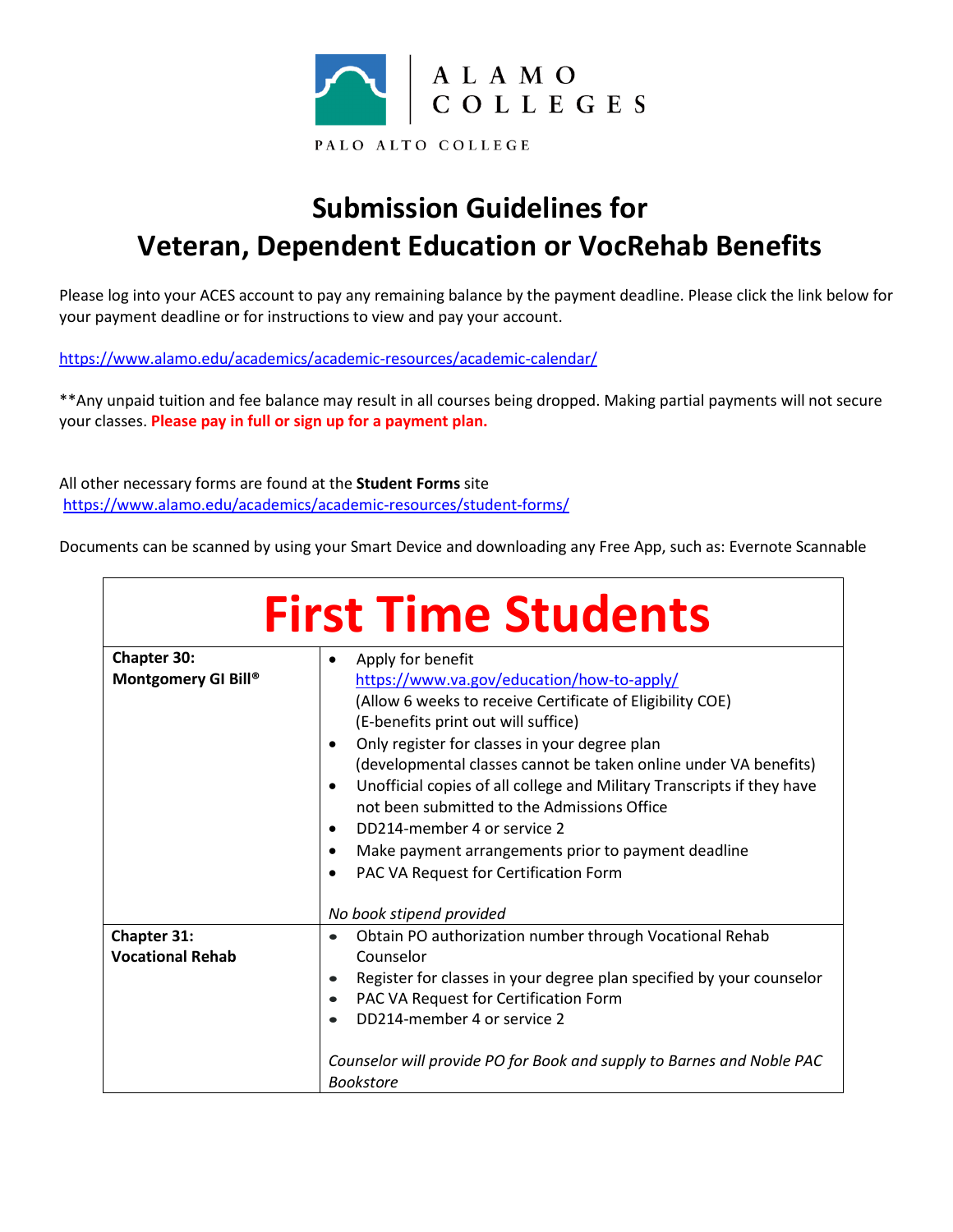| Chapter 33:                 | Apply for benefit                                                                   |
|-----------------------------|-------------------------------------------------------------------------------------|
| Post 9/11 GI Bill®          | https://www.va.gov/education/how-to-apply/                                          |
|                             | (Allow 6 weeks to receive- Certificate of Eligibility COE)                          |
|                             | (E-benefits print out will suffice)                                                 |
|                             | Register for classes in your degree plan<br>$\bullet$                               |
|                             | (developmental classes cannot be taken online under VA benefits)                    |
|                             | Unofficial copies of all college and Military Transcripts if they have<br>$\bullet$ |
|                             | not been submitted to the Admissions Office                                         |
|                             | DD214-member 4 or service 2<br>$\bullet$                                            |
|                             |                                                                                     |
|                             | Make payment arrangements prior to payment deadline<br>٠                            |
|                             | PAC VA Request for Certification Form                                               |
|                             |                                                                                     |
|                             |                                                                                     |
|                             | Book stipend provided - Direct deposit with BAH deposit                             |
| <b>Chapter 35:</b>          | Apply for benefit<br>٠                                                              |
| <b>Dependents</b>           | https://www.va.gov/education/how-to-apply/                                          |
| <b>Education Assistance</b> | (Allow 6 weeks to receive- Certificate of Eligibility COE)                          |
|                             | (E-benefits print out will suffice)                                                 |
|                             | Register for classes in your degree plan<br>$\bullet$                               |
|                             | (developmental classes cannot be taken online under VA benefits)                    |
|                             | Make payment arrangements prior to payment deadline                                 |
|                             | PAC VA Request for Certification Form                                               |
|                             |                                                                                     |
|                             | No book stipend provided                                                            |
| Chapter 1606:               | Apply for benefit<br>$\bullet$                                                      |
| <b>Selected Reserve</b>     | https://www.va.gov/education/how-to-apply/                                          |
| GI Bill®                    | (Allow 6 weeks to receive- Certificate of Eligibility COE)                          |
|                             | (E-benefits print out will suffice)                                                 |
|                             | Obtain Notice of Basic Eligibility (NOBE) DD 2384-1 form through<br>٠               |
|                             | <b>Unit Education Office</b>                                                        |
|                             | Register for classes in your degree plan<br>٠                                       |
|                             | (developmental classes cannot be taken online under VA benefits)                    |
|                             | Unofficial copies of all college and Military Transcripts if they have<br>٠         |
|                             | not been submitted to the Admissions Office                                         |
|                             | DD214-member 4 or service 2, if one has been issued                                 |
|                             | Make payment arrangements prior to payment deadline<br>٠                            |
|                             | PAC VA Request for Certification Form<br>٠                                          |
|                             |                                                                                     |
|                             |                                                                                     |
|                             | No book stipend provided                                                            |
| <b>Hazlewood</b>            | Original or certified copy of DD214 member 4 or service 2<br>$\bullet$              |
|                             | Copy of Texas Driver's License<br>$\bullet$                                         |
|                             | Proof of registration in the Hazlewood Online Database<br>٠                         |
|                             | https://hazlewood.tvc.texas.gov/students/                                           |
|                             | (print out Hazlewood hours used)                                                    |
|                             | Register for classes in your degree plan<br>$\bullet$                               |
|                             | (developmental classes cannot be taken online under VA benefits)                    |
|                             | Unofficial copies of all college and Military Transcripts if they have<br>٠         |
|                             | not been submitted to the Admissions Office                                         |
|                             | DD214-member 4 or service 2<br>٠                                                    |
|                             | PAC VA Request for Certification Form<br>٠                                          |
|                             |                                                                                     |
|                             | <b>Hazlewood Exemption Application (TVC-ED-1)</b>                                   |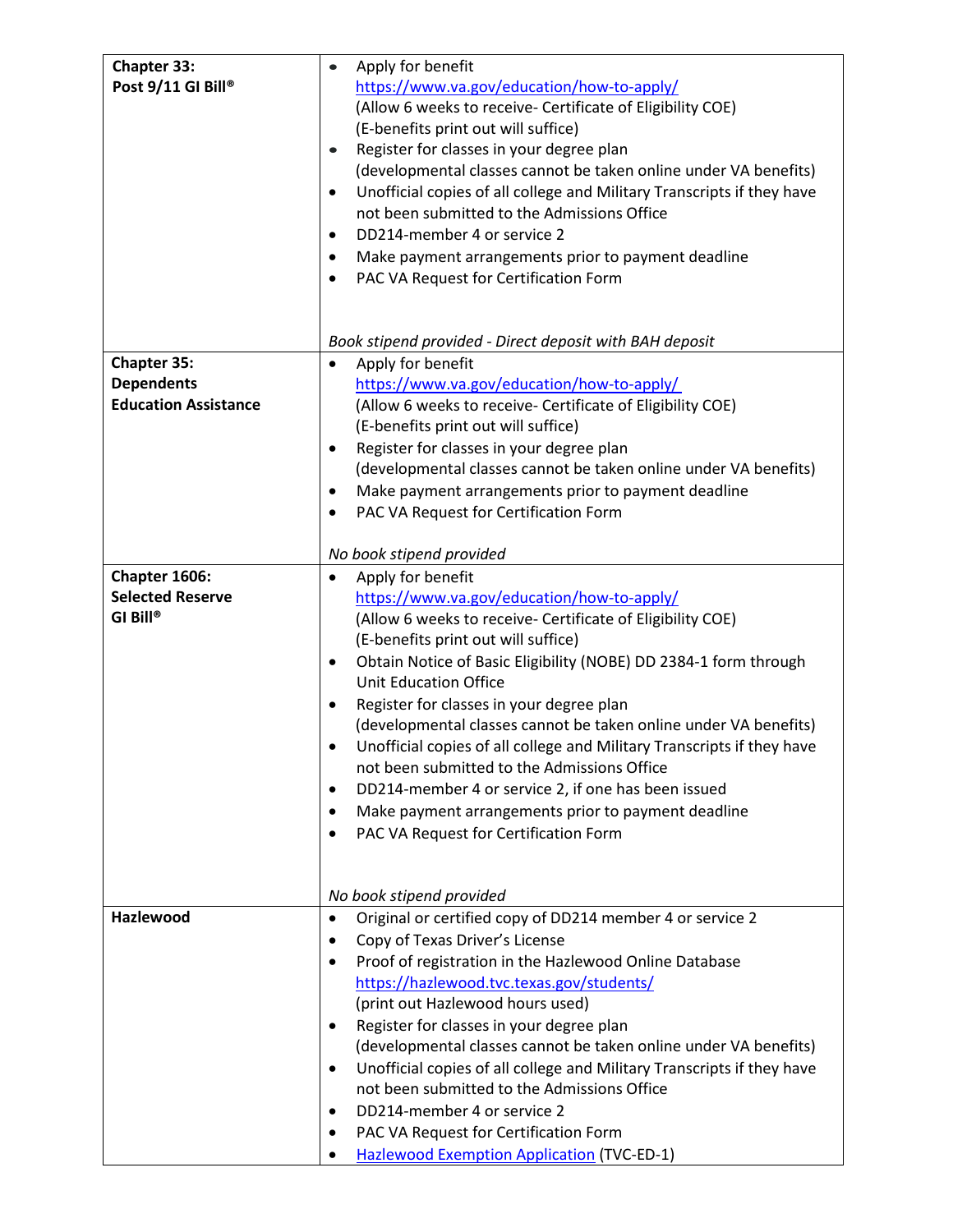| <b>Hazlewood Legacy</b><br>Legacy- for dependents<br>children under the age of 26-<br>hours may be transferred by<br>veteran | Original or certified copy of DD214 member 4 or service 2<br>$\bullet$<br>Provide proof of eligibility or ineligibility for 33/Post 911 by<br>$\bullet$<br>requesting certificate (VA.GOV)<br><b>Hazlewood Exemption Application (TVC-ED1)</b><br>$\bullet$<br>Revocation of Previously Assigned Texas Hazlewood Act Exemption<br>$\bullet$<br>Hours (TVC-ED-5 if applicable)<br>https://www.tvc.texas.gov/education/hazlewood-act/<br>Proof of registration in the Hazlewood Online Database<br>$\bullet$<br>https://hazlewood.tvc.texas.gov/students/<br>Print out Hazlewood hours used for both veteran and student hours<br>Proof of dependency<br>٠<br>(Birth Certificate, Tax Transcripts, etc.)<br>Copy of veterans Texas driver's license<br>٠<br>(veteran DL required for Legacy, unless deceased veteran)<br>Submit PAC VA Request for Certification<br>$\bullet$ |
|------------------------------------------------------------------------------------------------------------------------------|-----------------------------------------------------------------------------------------------------------------------------------------------------------------------------------------------------------------------------------------------------------------------------------------------------------------------------------------------------------------------------------------------------------------------------------------------------------------------------------------------------------------------------------------------------------------------------------------------------------------------------------------------------------------------------------------------------------------------------------------------------------------------------------------------------------------------------------------------------------------------------|
| <b>Hazlewood Dependents-</b><br>Based on 100% VA disability<br>unemployable/deceased                                         | Original or certified copy of DD214 member 4 or service 2<br>$\bullet$<br><b>Hazlewood Exemption Application (TVC-ED1)</b><br>$\bullet$<br>Proof of registration in the Hazlewood Online Database<br>https://hazlewood.tvc.texas.gov/students/<br>(print out Hazlewood hours used)<br>Proof of dependency<br>٠<br>(Birth Certificate, Tax Transcripts, etc.)<br>Copy of veterans Texas driver's license<br>٠<br>Proof of veteran's 100% disability or service connected death<br>٠<br>(VA letter/Death Certificate/ DD1300 if applicable)<br>$\bullet$<br>Submit PAC VA Request for Certification Form                                                                                                                                                                                                                                                                      |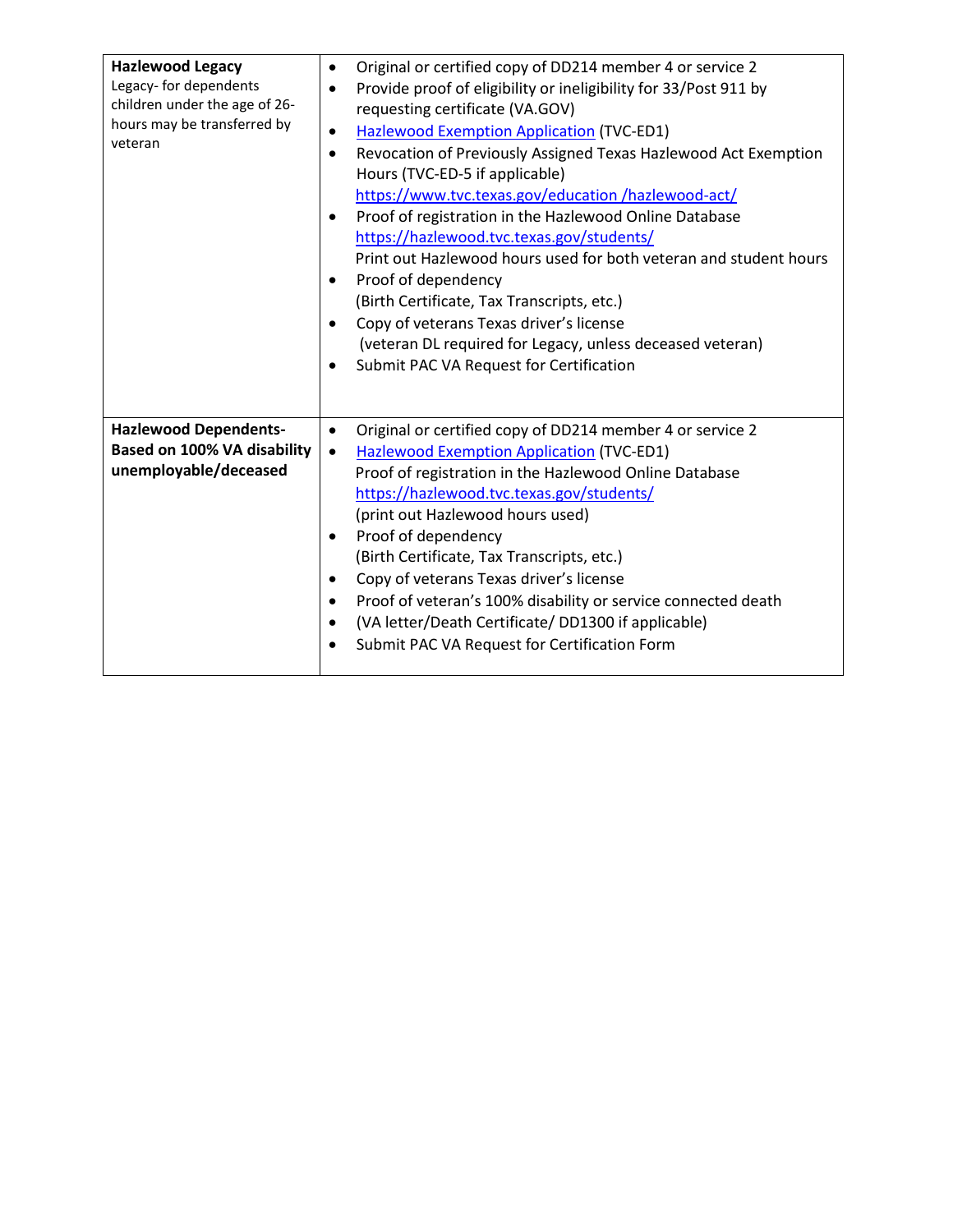|                                                                           | <b>Continuing Students</b>                                                                                                                                                                                                                                                                                                                                                                       |
|---------------------------------------------------------------------------|--------------------------------------------------------------------------------------------------------------------------------------------------------------------------------------------------------------------------------------------------------------------------------------------------------------------------------------------------------------------------------------------------|
| Chapter 30:<br>Montgomery<br>GI Bill®                                     | Register for classes in your degree plan<br>$\bullet$<br>(developmental classes cannot be taken online under veteran benefits)<br>Submit Request for Certification<br>$\bullet$<br>Make payment arrangements prior to payment deadline<br>$\bullet$<br>No book stipend provided                                                                                                                  |
| Chapter 31:<br><b>Vocational Rehab</b>                                    | Obtain PO authorization number through Vocational Rehab Counselor<br>$\bullet$<br>(Only needed if PO has expired.)<br>Register for classes in your degree plan<br>$\bullet$<br>(developmental classes cannot be taken online under veteran benefits)<br>Submit Request for Certification<br>$\bullet$<br>Make payment arrangements prior to payment deadline<br>Book and supply voucher provided |
| <b>Chapter 33:</b><br>Post 9/11                                           | Register for classes in your degree plan<br>(developmental classes cannot be taken online under veteran benefits)<br>Submit Request for Certification Form<br>Book stipend provided - Direct deposit with BAH deposit                                                                                                                                                                            |
| Chapter 35:<br><b>Dependents</b><br><b>Education</b><br><b>Assistance</b> | Register for classes in your degree plan<br>$\bullet$<br>(developmental classes cannot be taken online under veteran benefits)<br>Submit Request for Certification<br>No book stipend provided                                                                                                                                                                                                   |
| Chapter 1606:<br><b>Selected Reserve</b><br>GI Bill®                      | Register for classes in your degree plan<br>$\bullet$<br>(developmental classes cannot be taken online under veteran benefits)<br>Make payment arrangements prior to payment deadline<br>$\bullet$<br>Submit Request for Certification<br>$\bullet$<br>No book stipend provided                                                                                                                  |

| Hazlewood                                                                                                                      | Print out of Hazlewood hours used<br>$\bullet$<br>https://hazlewood.tvc.texas.gov/students/<br>Hazlewood Exemption Application for Continued Enrollment (TVC-ED2)<br>Submit Request for Certification Form                                         |
|--------------------------------------------------------------------------------------------------------------------------------|----------------------------------------------------------------------------------------------------------------------------------------------------------------------------------------------------------------------------------------------------|
| <b>Hazlewood Legacy</b><br>Legacy-for<br>dependents children<br>under the age of 26-<br>hours may be<br>transferred by veteran | Print out of Hazlewood hours used<br>$\bullet$<br>(both for students and veteran)<br>https://hazlewood.tvc.texas.gov/students/<br>Hazlewood Exemption Application for Continued Enrollment (TVC-ED2)<br>٠<br>Submit Request for Certification Form |